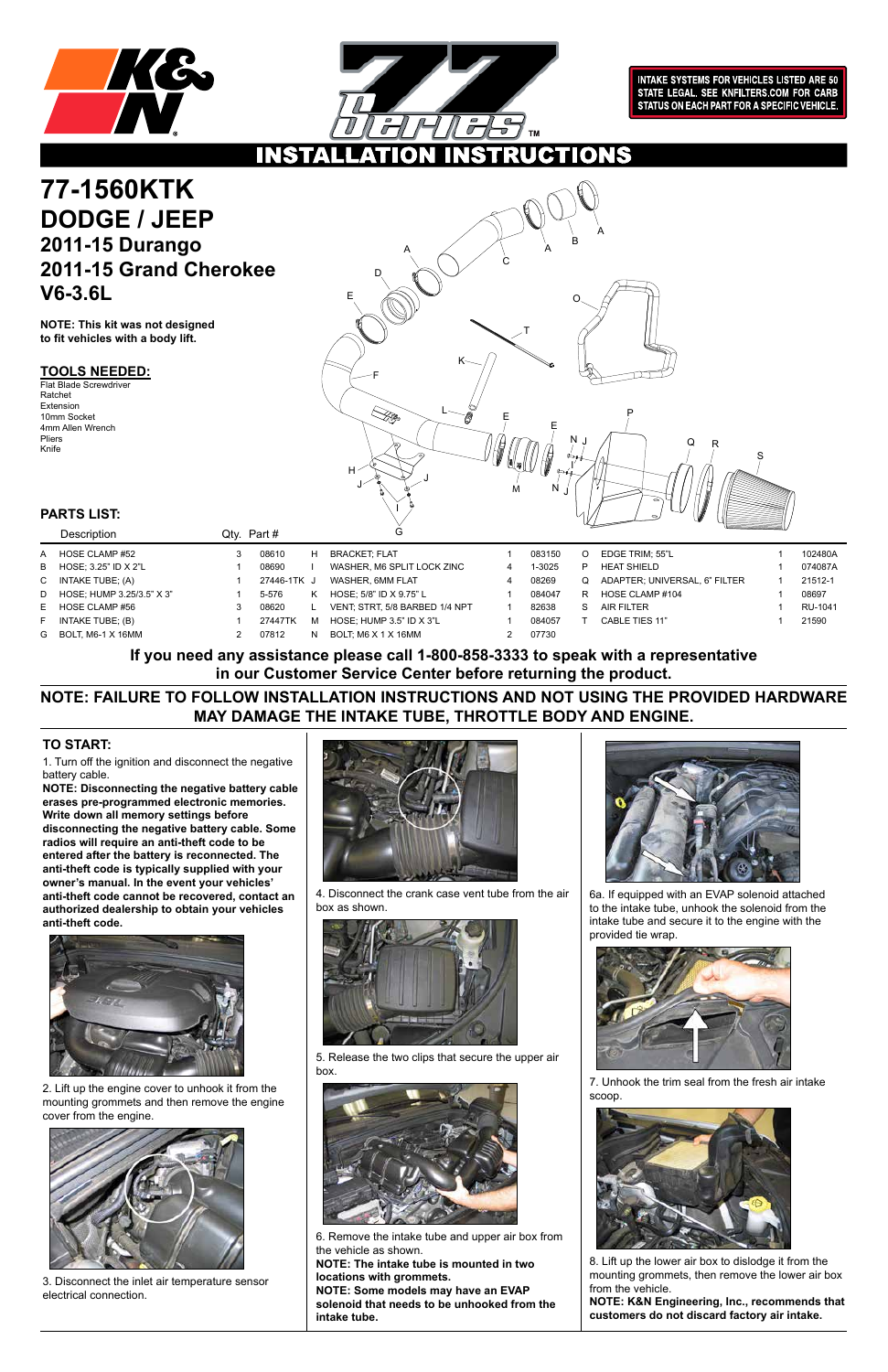## Continued INSTALLATION INSTRUCTIONS



10. Install the provided tube mounting bracket (083150) onto the air injection pump mounting studs, reinstall the air injection pump and secure with the factory mounting nuts from step #9.



11. Install the filter adapter into the heat shield and secure with the provided hardware.



12. Install the provided edge trim onto the heat shield as shown. **NOTE: Some trimming of the edge trim will be** 

**necessary.**



13. Remove two of the air box mounting grommets from the factory air box.



14. Install the two air box mounting grommets into the heat shield as shown.



15. Install the K&N® air filter onto the filter adapter and secure with the provided hose clamp. **NOTE: Drycharger® air filter wrap; part # RF-1041DK is available to purchase separately. To learn more about Drycharger® filter wraps or look up color availability please visit http://www.knfilters.com®.**

19. Install the provided  $\frac{1}{4}$  npt vent fitting into the K&N® intake tube #27447 as shown. **NOTE: NPT fitting has tapered threads and only designed to be installed until hand tight, then tighten one rotation or when the fitting becomes difficult to return.** 



16. Set the heat shield/filter assembly into position so that the mounting grommets slide over the outer air box mounting studs.



17. Remove the inlet air temperature sensor from the factory intake tube.

**NOTE: The sensor rotates counter clockwise ¼ turn and then pulls out. The inlet air temperature sensor is very fragile.**



18. Install the inlet air temperature sensor into the K&N® intake tube as shown.





20. Install the provided hump hose (084057) onto to the filter adapter and secure with the provided hose clamp.



21. Install the provided silicone hose (08690) onto the throttle body and secure with the provided hose clamp.



22. Slide the provided silicone hump hose (5-576) all the way onto the K&N® intake tube #27446 as shown.



23. Install the K&N® intake tube #27447 into the silicone hose and onto the mounting bracket so that the tube mounting studs align with the mounting holes in the bracket. Secure the tube with the provided hardware and hose clamp but do not completely tighten at this time. Install the K&N® intake tube #27446 into the throttle body's silicone hose and align the silicone hump hose with the already installed K&N® intake tube. Slide the silicone hose into position between the intake tubes and secure with the provided hose clamps.



24. Reconnect the inlet air temperature sensor electrical connection.



25. Measure the crank case vent tube 5" from the end and then cut off the end with a knife.



9. Remove the two nuts that secure the air injection pump to the mounting bracket. Gently set the air injection pump aside.